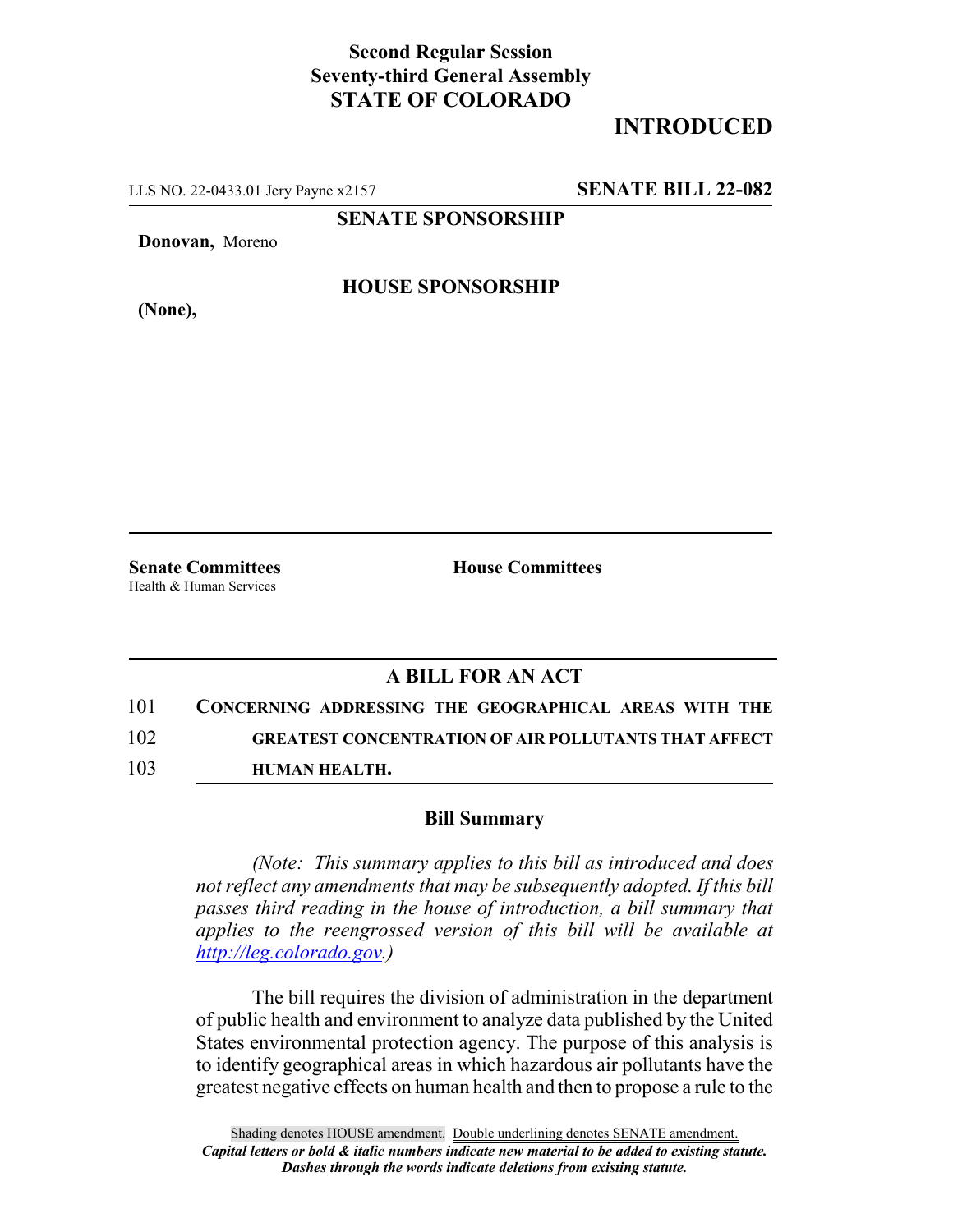air quality control commission to address these areas. The commission will consider the rule at a hearing.

The division will also create and publish a map showing areas where hazardous air pollutants have the greatest potential for causing chronic human health effects.

 *Be it enacted by the General Assembly of the State of Colorado:* **SECTION 1.** In Colorado Revised Statutes, **add** 25-7-109.5 as follows: **25-7-109.5. Geographical areas with the greatest effects on human health - risk-screening environmental indicators - commission hearing - rules.** (1) (a) THE DIVISION SHALL ANALYZE HAZARDOUS AIR POLLUTION DATA FROM THE RISK-SCREENING ENVIRONMENTAL INDICATORS, INCLUDING GEOGRAPHIC MICRODATA, PUBLISHED BY THE UNITED STATES ENVIRONMENTAL PROTECTION AGENCY TO IDENTIFY AND MAP GEOGRAPHIC AREAS IN WHICH HAZARDOUS AIR POLLUTANTS HAVE THE GREATEST POTENTIAL FOR CAUSING CHRONIC HUMAN HEALTH EFFECTS. THE DIVISION MAY CONSULT WITH THE ADMINISTRATOR TO 13 COMPLY WITH THIS SUBSECTION (1). (b) THE DIVISION SHALL PRODUCE A COLORADO MAP THAT SHOWS GEOGRAPHIC AREAS WHERE HAZARDOUS AIR POLLUTANTS HAVE THE GREATEST POTENTIAL FOR CAUSING CHRONIC HUMAN HEALTH EFFECTS. THE DIVISION SHALL MAKE THE MAP PUBLICLY AVAILABLE ON ITS WEBSITE. (2) BASED ON THE ANALYSIS REQUIRED BY SUBSECTION (1) OF THIS SECTION, THE DIVISION SHALL PROPOSE A RULE TO THE COMMISSION IN ORDER TO REDUCE HAZARDOUS AIR POLLUTANTS WITHIN GEOGRAPHIC AREAS WITH THE GREATEST POTENTIAL FOR CAUSING CHRONIC HUMAN

HEALTH EFFECTS. THE DIVISION SHALL PROPOSE THE RULE TO THE